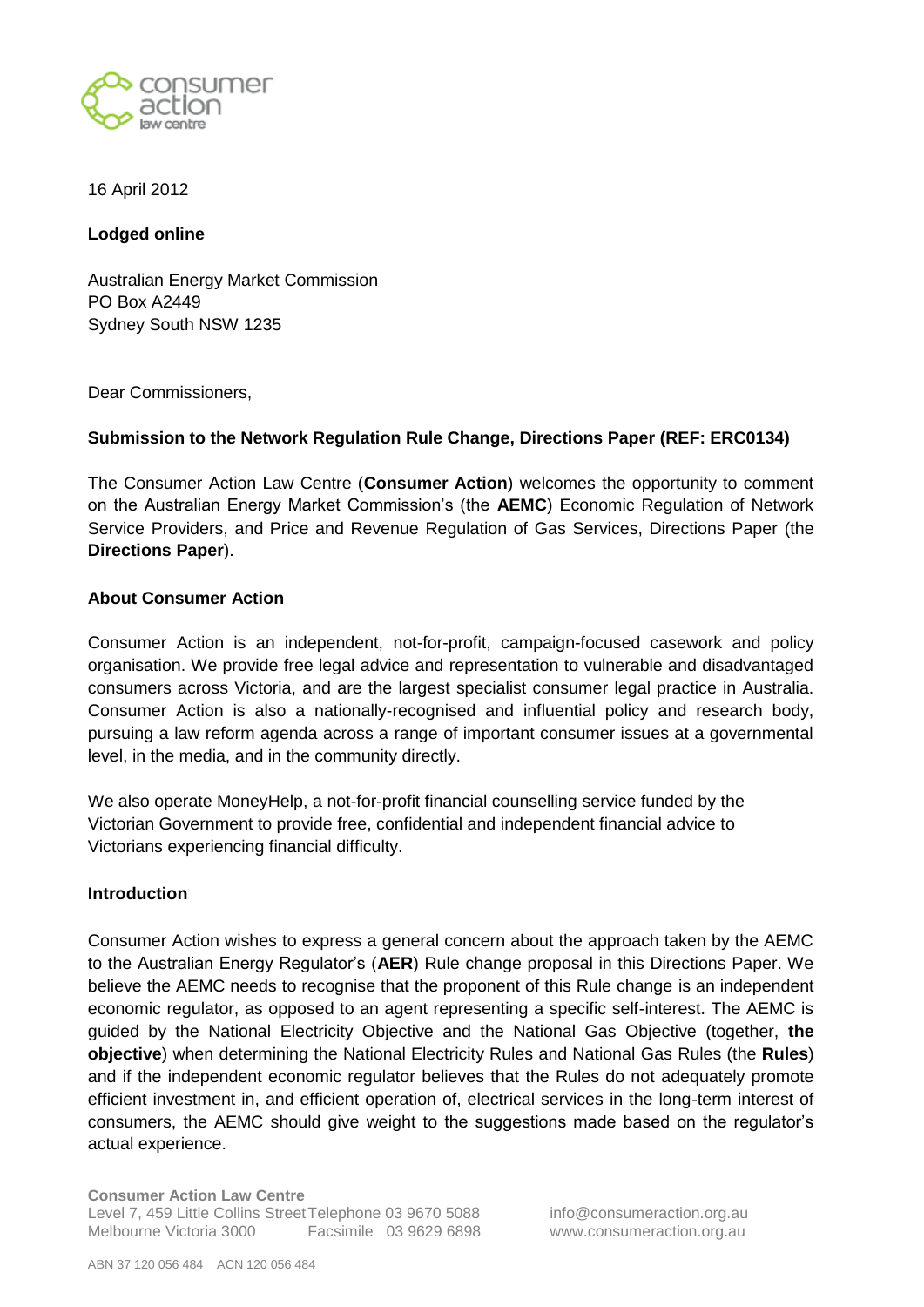In this Directions Paper the AEMC often takes the approach where it seeks evidence of a causal link between the Rules and the outcomes described by the AER (e.g. evidence that the Rules have directly contributed to higher than necessarily network charges). We understand that analysis and evidence are important tools for policy and rule-making but in this Directions Paper the AEMC appears to use the lack of proof to justify inaction. It is not always possible to produce ‗proof' and most ‗proof' will still come down to whether the decision maker is willing to accept it. We remind the AEMC of its own guidelines for rule change proponents, which more accommodatingly requests supporting evidence to be provided *where possible*:

―For the proponent to best support its views, the AEMC requests that statements of fact be supported with evidence where possible and include quantitative and/or qualitative analysis to support statements regarding the effect of a proposed Rule.<sup>"1</sup>

After all, the role of the AEMC is not to be an arbitrator between the regulator and the network businesses, or between network businesses and consumers. Its role is to ensure that the Rules support outcomes in line with the objective.

Furthermore, Consumer Action notes that while the AEMC is an *independent* Rule maker it also has very close ties to the Standing Committee on Energy and Resources (**SCER**). For example, the AEMC provides advice to the SCER, the SCER nominates the appointment of the AEMC Chair and Commissioners etc. In this context, Consumer Action wishes to express concern about jurisdictional differences when it comes to ownership issues. The National Energy Market (**NEM**) has one governance and regulatory model but includes different ownership models. The AEMC is required to make Rules that further the objective but it must not be forgotten that in some jurisdictions these Rules may affect State Governments' revenue stream. We are not claiming that the AEMC is influenced by State Governments' revenue concerns, however we are raising the issue as the unfortunate situation exists where there are uniform objective, law, rules and regulatory frameworks but different ownership structures, and this might result in a framework that works better in some jurisdictions than others.

Consumer Action also wishes to note a general concern in relation to analysis commissioned by the AEMC and the appropriateness of the consultants selected. In particular, we believe the commissioning of SFG Consulting to provide advice to the AEMC on the rule change proposals insofar as they relate to the estimation of the weighted average cost of capital (**WACC**) is problematic. SFG Consulting recently provided advice to network businesses appealing the AER's decision to the Australian Competition Tribunal. SFG Consulting, via their website, explains how their analysis helped secure ETSA Utilities, ENERGEX and Ergon Energy several hundred million dollars more in revenue:

"The AER's criticisms of the SFG study were rejected by the Tribunal who relied entirely on it in finding that the appropriate estimate of gamma was 0.25. The Tribunal expressed its confidence in the SFG econometric analysis noting that they were "persuaded by SFG's reasoning in reaching its conclusions," drawing attention to our "comprehensive responses" and concluding that that "no other estimate has any claims to be given weight vis-à-vis the SFG report value." The reduction of this parameter from 0.65 to 0.25

1

<sup>&</sup>lt;sup>1</sup> AEMC, National Electricity Rules – Guidelines, Guidelines for proponents: Preparing a Rule change proposal, January 2012, p 2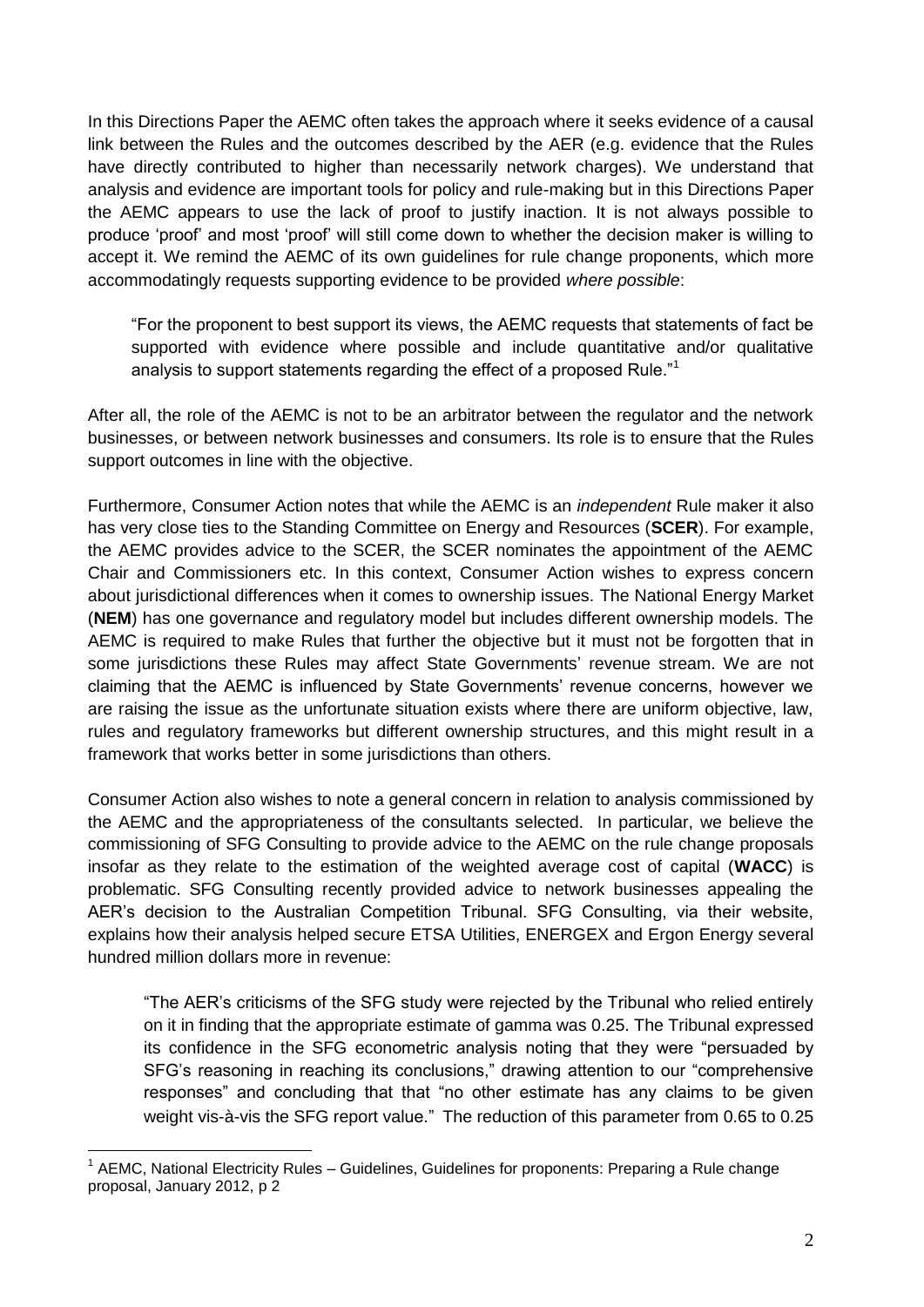results in the allowed revenues of the three Applicants increasing by several hundred million dollars over the five-year regulatory period.<sup> $32$ </sup>

Consumer Action understands there is limited expertise available in Australia on these highly technical matters. However, as consumers continue to feel the pain of on-going increases to their energy costs, we would understand if households feel uneasy that the AEMC, for this important review, have sought advice from a consultancy proudly announcing that it has secured several hundred million dollars from consumers to the benefit of the companies' shareholders.

Our comments on the more specific issues discussed in the Directions Paper are set out below.

# **Forecasting**

Consumer Action strongly supports the AER's Rule change proposal in relation to forecasting capital and operating expenditure. The AEMC may seek "more evidence to understand the drivers for increases in network costs, and the extent to which the NER approach to capex and opex forecasts is contributing to this", however we believe that the AER's experience to date provides enough evidence for concern.<sup>3</sup> Basically, the AER has produced price determinations for thirteen electricity network businesses under the current Rules, and the AER's experience is that Chapters 6 and 6A of the National Electricity Rules (**NER**) are too restrictive and thus do not allow them to adequately interrogate and amend the network businesses' forecasts. Consumer Action believes that the AEMC could apply more of a *prima facie* approach to the AER's statement, e.g. the NER does restrict the AER unless there is evidence that the AER has interpreted the Rules wrongly. We urge the AEMC to consider the *implementation* of the Rules, as experienced by the AER, in assessing whether the Rules facilitate the NEL objective.

The AEMC states:

―A key issue for this Chapter, and indeed for the directions paper in general, is whether, and if so to what extent, the NER contribute to network charges that are higher than necessary to meet the relevant objectives. This provides evidence of how the NER are working in practice, which is important to supplement the consideration of how the NER work in theory. The Commission considers that the level of analysis provided by stakeholders of the drivers for network cost increases to date has been limited and there may be scope for further analysis to inform the Commission's assessment.<sup>44</sup>

Consumer Action does not believe the AEMC is applying the right approach to its assessment. The AEMC wants concrete evidence that the NER has directly contributed to higher than necessary network charges. Clearly there are a number of factors that can result in increased network costs and it is, from time to time, acknowledged that the issues are not the same for all

1

<sup>&</sup>lt;sup>2</sup> SFG Consulting website, see

www.sfgconsulting.com.au/projects/view/etsa\_utilities\_energex\_ergon\_energy\_v.\_australian\_energy\_reg ulator\_2010\_11

<sup>3</sup> AEMC, *Economic Regulation of Network Service Providers, and Price and Revenue Regulation of Gas Services*, Directions Paper, 2 March 2012, p 14

<sup>4</sup> AEMC, *Economic Regulation of Network Service Providers, and Price and Revenue Regulation of Gas Services*, Directions Paper, 2 March 2012, p 21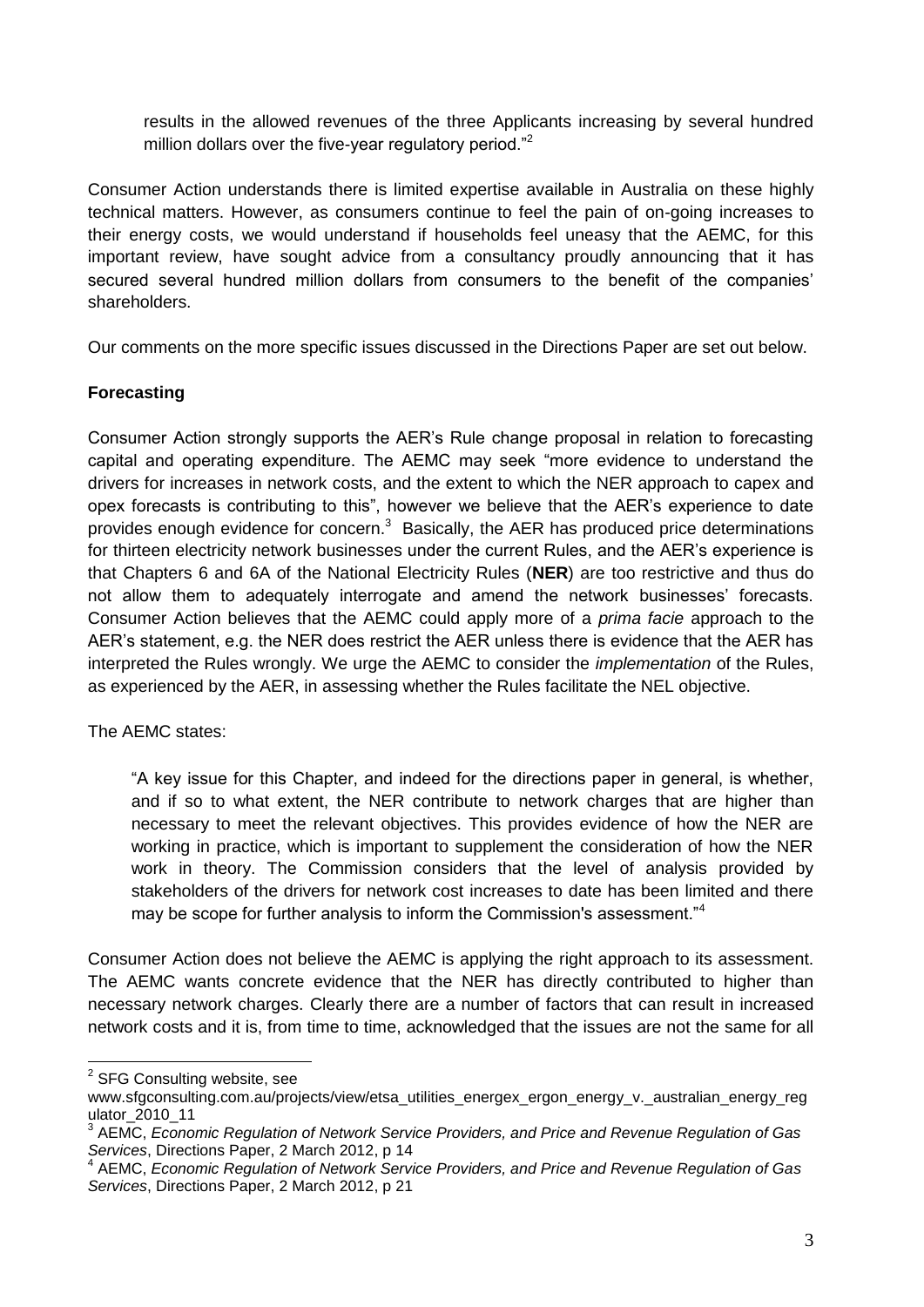jurisdictions/network businesses.<sup>5</sup> The Directions Paper refers to SP Ausnet's submission which refers to the Ernst and Young analysis into network cost increases.<sup>6</sup> The AEMC could interpret the differences this analysis shows between, for example, Victoria (on one hand) and Queensland and NSW (on the other hand) as an indicator that the AER needs more flexibility in determining forecast proposals.

The key issue is that network costs have increased significantly in some jurisdictions and if the AER believes changes to the Rules can prevent unnecessary increases in the future, the AEMC should seriously consider the proposals and focus their assessment on whether the changes may produce detriment to consumers or undermine the objective. If the proposed changes do not cause detriment or conflict with the objective, the AEMC should focus on improving the Rules rather than requiring evidence of concrete causal links between Rules provisions and increases in network costs.

The current Rules give the network businesses an upper hand in the determination process to the detriment of consumers (but to the benefit of their shareholders). Consumer Action recommends that the AEMC changes the Rules to ensure that there is a greater onus placed on the network businesses themselves to justify expenditure proposals rather than requiring the AER to approve any proposal that reasonably reflects the capital expenditure criteria.

### **Capital expenditure incentives**

1

As stated in our submission to the AEMC's Issues Paper, we are deeply concerned by the Rule's current incentives that as they allow for any capex to be rolled into the network businesses' asset base for the next regulatory period.

Consumer Action does not share all of the concerns raised by the AEMC and other stakeholders' regarding the AER's 60 per cent proposal but we do agree that such an arrangement can create perverse incentives. Our key focus is thus on possible solutions to remove the current incentives for the network businesses to defer capex. Amongst the suggested options, Consumer Action would like the AEMC to continue exploring approaches that allow for an ex-post prudency review of capex, as these can at least address the lack of supervision problem. However, if the evidentiary burden placed on the AER is excessive, expost efficiency and prudency reviews are unlikely to be of much benefit.

Prof. Littlechild states in his AEMC-commissioned paper that:

"As regards incentives, it is taken for granted that the companies will tend to build some ‗fat' into their projections of opex and capex. The aim of the regulatory price control process just described is to challenge those assumptions and allow only a reasonably efficient level of cost. Once the price controls are set, it is assumed that the companies will seek to minimise their operating and capital costs".<sup>7</sup>

<sup>6</sup> AEMC, *Economic Regulation of Network Service Providers, and Price and Revenue Regulation of Gas Services*, Directions Paper, 2 March 2012, p 18 and Ernst and Young *Victorian domestic electricity prices 1996-2010: The contribution of network costs*, A report for the Victorian electricity network businesses, September 2011.

<sup>7</sup> Littlechild, Advice to the AEMC on Rule Changes, 11 February 2012, p, 9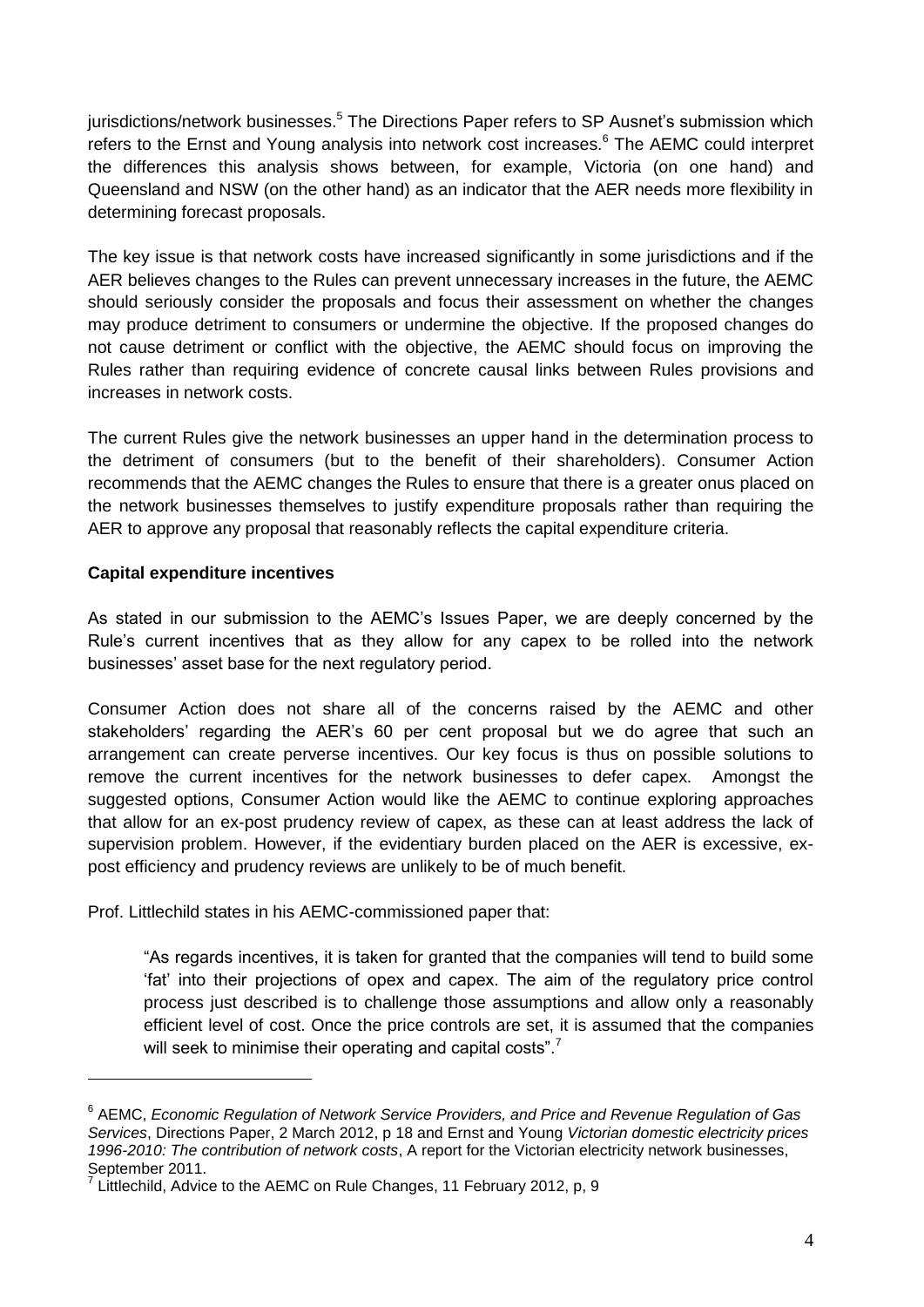Consumer Action's view is that no energy consumer should be satisfied with a regulatory framework where it is basically acknowledged that the network businesses tend to build some ‗fat' into their projections. As such, we urge the AEMC to ensure that the Rules provide the AER with better and more tools in order to allow it to properly and efficiently regulate.

The AEMC for some reason appears to think it has to protect status quo, even if its Rules come across as cumbersome and dated to others. As stated in Prof. Littlechild's paper:

"The UK energy regulator Ofgem has in practice been guite innovative in addressing the forecasting and incentive challenges to which the AER refers—as indeed have other utility regulators. They have tried new ideas and revised them in the light of experience. In contrast, the Australian Rules have the look of an approach that is set in stone, reflecting the approach that was current at the particular time that the Rules were set, but now looking cumbersome and dated.<sup>88</sup>

Consumer Action supports IPART's suggestions, summarised in the Directions Paper as:

"IPART considers it appropriate to include in the NER a range of mechanisms given the ownership and governance arrangements of NSPs. It considers that the AER's sharing mechanism proposal should be supplemented with an ex-post review of expenditure. It also suggests that rolling incentive mechanisms be further explored. $\mathbb{R}^9$ 

We cannot ascertain why the AEMC would want to restrict the AER's ability to develop and test incentive models. In Consumer Action's view, allowing the AER to test new incentive schemes is likely to produce innovation and, ultimately, better regulation. We recognise that the design of incentive schemes poses challenges, but we do not agree with the AEMC's view that potential risks are a valid reason not to proceed at all. The AEMC states "there is a risk that new incentive schemes could be introduced that lead to unexpected and perhaps unwelcome outcomes"<sup>10</sup>, but surely this risk is present every time changes to the regulatory framework occurs. The AEMC proposes to only allow for the AER to introduce small-scale pilot schemes to mitigate this risk. Consumer Action questions whether the AER would be able to produce adequate levels of evidence of effective incentive schemes for the AEMC if the evidence is only derived from small-scale pilots.

Finally, we are also concerned about the AEMC's view in relation to cost of capital and how this affects the efficiency incentive arrangements. Consumer Action cannot understand why the AEMC does not believe the cost of capital and rate of return affect the incentives. As pointed out by Bruce Mountain, it is our clear understanding that:

If a network business has a lower cost of capital than the regulator thinks it has (and has allowed it in setting its prices) then the network business will trade-off the disadvantage of losing the return (and possibly also depreciation) on any overspend during a

<u>.</u>

<sup>8</sup> Littlechild, Advice to the AEMC on Rule Changes, 11 February 2012, p, 8

<sup>9</sup> AEMC, *Economic Regulation of Network Service Providers, and Price and Revenue Regulation of Gas Services*, Directions Paper, 2 March 2012, p 38

<sup>10</sup> AEMC, *Economic Regulation of Network Service Providers, and Price and Revenue Regulation of Gas Services*, Directions Paper, 2 March 2012, p 62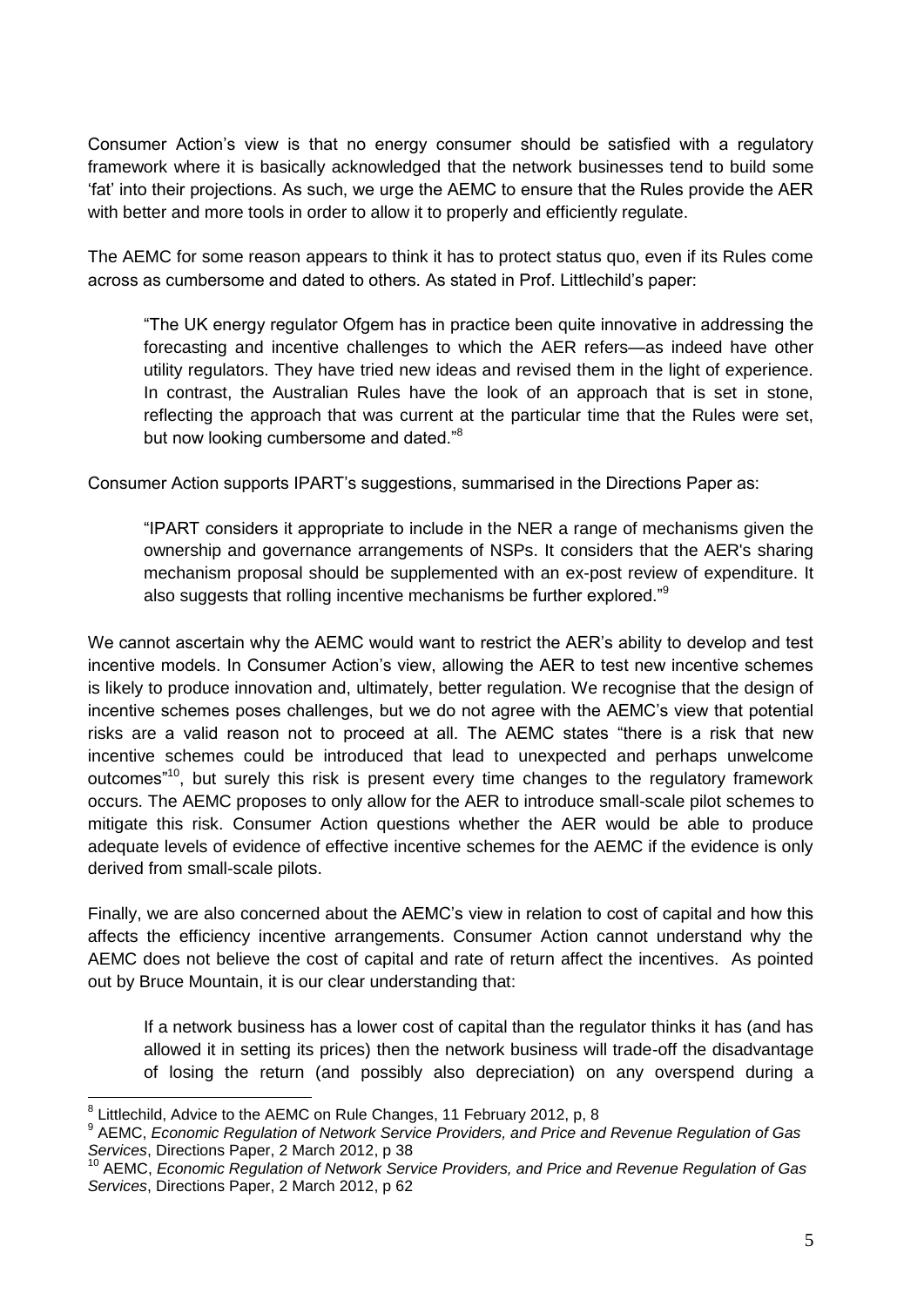regulatory control period, against the benefit of a higher return than it requires for the rest of the life of the asset. As such, network businesses may prefer to spend more than they are allowed to during the regulatory control period because this maximises their profitability.<sup>11</sup>

### **Rate of return frameworks**

1

The AER has proposed a framework that includes periodic reviews of the rate of return parameters, which are then fixed and apply to all pricing determinations. The AEMC‗s preliminary view is "that the rate of return framework should not prescribe the methodology or values for parameters, but rather provide guiding principles."<sup>12</sup>

Consumer Action believes that the framework does not need to prescribe methodology or values for parameters *if* the access to merits review is removed. Consumer Action has continuously argued for the repeal of the NEL provisions that enable network businesses access to merits reviews in relation to price determinations. The network businesses should instead use their rights to judicial review if the want to test whether the AER's process of making the decision was reasonable, whether the decision was within the power of the AER and that it was not so unreasonable that no reasonable decision maker would have reached that conclusion.<sup>13</sup> If the access to merits reviews of pricing determinations is upheld, the Rules should be amended to exclude "decisions by the AER on whether or not persuasive evidence has been established in relation to a particular parameter value, method or credit rating as part of a distribution determination<sup>"14</sup> from being subject to merits reviews. Consumer Action believes that the network businesses will always appeal rate of return decisions simply because of the large amount of money they can potentially gain from it.

We are aware of the SCER review into the merits review regime, but we raise this as an issue for this review because we do not believe it is possible to design the Rules for price determinations without considering appeal arrangements.

Consumer Action has previously argued that appeal arrangements should not be considered entirely separate from the overall regulatory framework.<sup>15</sup> Rather, the appeal arrangements should complement the regulatory framework in place.

The appeal arrangements and the regulatory framework for price determination are flipsides of the same coin. As such, the level of prescription applied to the methodology or values for parameters should reflect the appeal arrangements for network pricing determinations.

<sup>11</sup> Based on explanation provided by Bruce Mountain, CME, *Advice notes confidential to Roundtable members*, 30 March 2012.

<sup>&</sup>lt;sup>12</sup> AEMC, *Economic Regulation of Network Service Providers, and Price and Revenue Regulation of Gas Services*, Directions Paper, 2 March 2012, p 66

<sup>13</sup> Consumer Action Law Centre and Consumer Utilities Advocacy Centre, *Barriers To Fair Network Prices*, August 2011, p 13

<sup>14</sup> AEMC, *Economic Regulation of Network Service Providers, and Price and Revenue Regulation of Gas Services*, Directions Paper, 2 March 2012, p 70

<sup>15</sup> Consumer Action Law Centre and Consumer Utilities Advocacy Centre, *Barriers To Fair Network Prices*, August 2011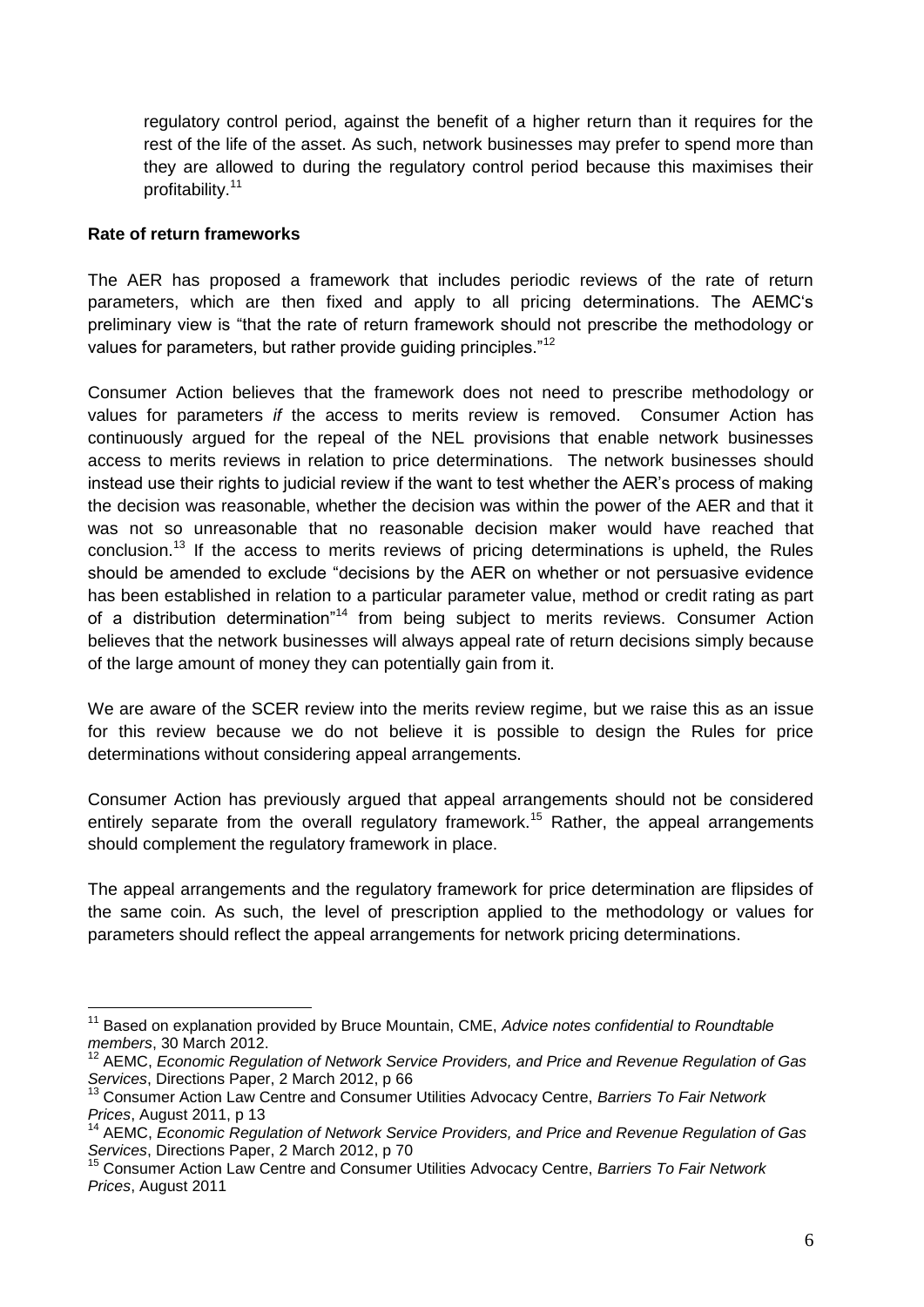## **Regulatory Processes**

1

In a presentation to the National Consumers Roundtable about the Directions Paper, the AEMC stated that it will "assess whether there are opportunities to better reflect consumers preferences in the process<sup>"16</sup>, while noting that there are currently no barriers in the Rules to the AER or the network businesses to engage with consumers.

Consumer Action believes there is value in formalising a minimum standard/level for consumer consultation for price determination in the Rules. Such formalisation would contribute to an enhanced understanding of the role of the regulator and its task in understanding consumer issues and concerns. As Ofgem has arqued:

―The better we understand the needs of existing and future consumers, the better able we are to tailor the regulatory framework to meet their interests. We do not have complete information on consumer interests, or on the extent to which networks are meeting those interests. We have therefore recognised, since privatisation, the need to engage with consumers, and their representatives, to understand their interests better."<sup>17</sup>

The Rules currently include many highly prescriptive clauses in relation to the regulatory process (including the minimum/maximum number of days allowed between the different stages of the process), and Consumer Action believes it would be appropriate if the Rules included a formal requirement for the AER to consult consumer groups during that process.

In regards to the AER's proposal in relation to confidentiality and submissions made by the network businesses to their own revenue proposals, Consumer Action strongly supports the views and recommendations put forward by the AER.

Firstly, in relation to submissions, we cannot find one valid argument for why the network businesses should be given the opportunity to make submissions to their own proposals. As they already have the opportunity to submit revised proposals, these submissions only confuse the information flow and create an obstacle for other stakeholders participating in the price review process.

Secondly, in relation to information provided in confidence, we are surprised by the view presented by the AEMC. Consumer Action simply does not understand how the AEMC envisage a process of broader stakeholder and consumer involvement if key information can be withheld from them. This was experienced first hand by Consumer Action and the Consumer Utilities Advocacy Centre in their efforts to intervene in the appeals process:

―Being unable to access relevant information creates another challenge for consumer groups. For example, information provided to the AER as commercial- in-confidence may be referred to in the issues raised in the Distributors applications for leave and

<sup>&</sup>lt;sup>16</sup> AEMC, AEMC Directions Paper on Network Regulation Rule Change Requests, Presentation to National Consumers Roundtable, Melbourne 22 March 2012, p 7

<sup>17</sup> Ofgem, Regulating energy networks for the future: RPI-X@20, Delivering outcomes: Consumer engagement in the regulatory process, p 2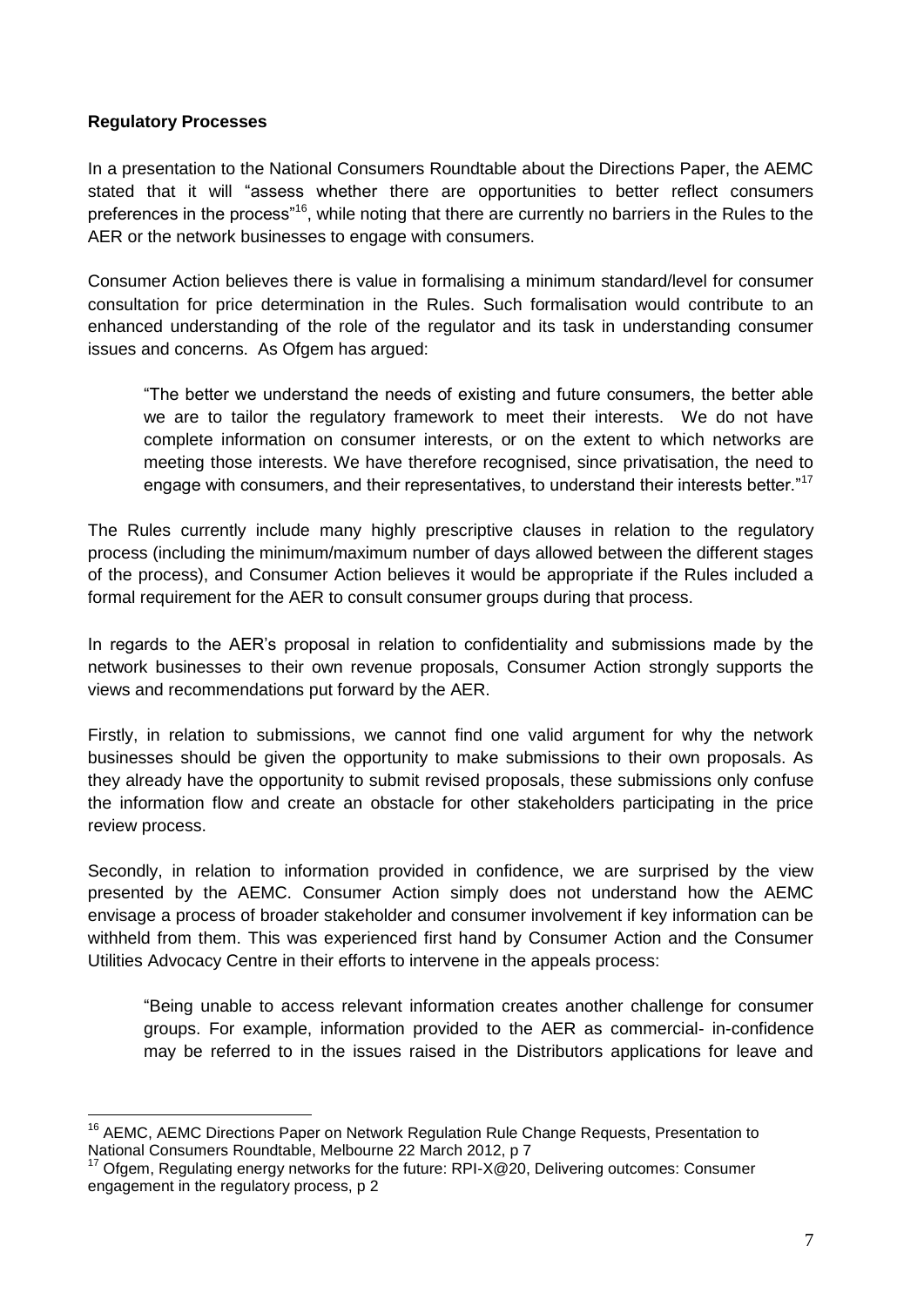review, but third parties are not granted access to this information when developing their applications for leave to intervene."<sup>18</sup>

We believe there are ways to deal with commercially sensitive and/or confidential information and understand that some information is not suitable for online publishing. However, consumer groups are, from time to time, privy to confidential information (typically by government departments) and there are many simple measures that can be used to ensure that such information is protected (signing confidentiality clauses, a right to view documents rather than obtaining copy etc). Consumer Action recommends that the AEMC explore ways to ensure that all stakeholders can participate in transparent and meaningful price determination processes, and thus look to introduce measures that minimise the risk for network businesses required to expose commercially sensitive information.

Consumer Action is concerned, however, about the apparent emphasis on consumer involvement as a solution to fix all the flaws in the regulatory framework, including both network price determinations and review arrangements. The AEMC-commissioned paper by Prof. Littlechild explores opportunities for more direct consumer involvement in the economic regulator's decision-making process. A report commissioned by the Energy Networks Association (ENA) into the merits review provisions in the Australian energy laws explores increased consumer involvement in the merits reviews in order to play a role as a contradictor to the network businesses.<sup>19</sup> In both cases more resourcing and enhanced information to consumer groups are regarded as key measures to promote consumer participation.

It our view, while consumer participation in the price-setting process is important and necessary, consumer groups are unlikely to ever have the resources or information required to effectively participate as a negotiator/decision-maker in price determination processes or contradictor in merits review processes.

Secondly, and just as importantly, there is *not* one single consumer voice. This is partly why the AER has a mandate to make decisions according to the Rules, which are guided by the objective. As such, the AER is consumers' proxy in the decision-making process. Clearly, the AER needs to consult with consumer groups during this process (in order to make informed decisions in the long term interest of consumers). However, the AER is not an arbitrator between network businesses and various consumer interests. For such an arrangement to work, most of the AER's resources and expertise would have to be transferred to a Consumer Agency with the economic regulator taking the role of a Tribunal. Clearly, this is not an arrangement desired, let alone proposed, by anyone.

As far as we are aware, there is no actual experience with direct consumer involvement in price determination in markets comparable to the NEM. $^{20}$  As discussed in the paper by Prof. Littlechild, there has been recent interest in increasing consumer participation in price determinations in the UK. However, if these new regulatory arrangements are implemented they

1

<sup>18</sup> Consumer Action Law Centre and Consumer Utilities Advocacy Centre, *Barriers To Fair Network Prices*, August 2011, p 54

<sup>19</sup> Professor Allan Fels, *The Merits Review Provisions in the Australian Energy Laws,* Report for Energy Networks Association, March 2012.

 $20$  We are aware of arrangements in the US but we do not believe they lend themselves to useful comparison for NEM arrangements.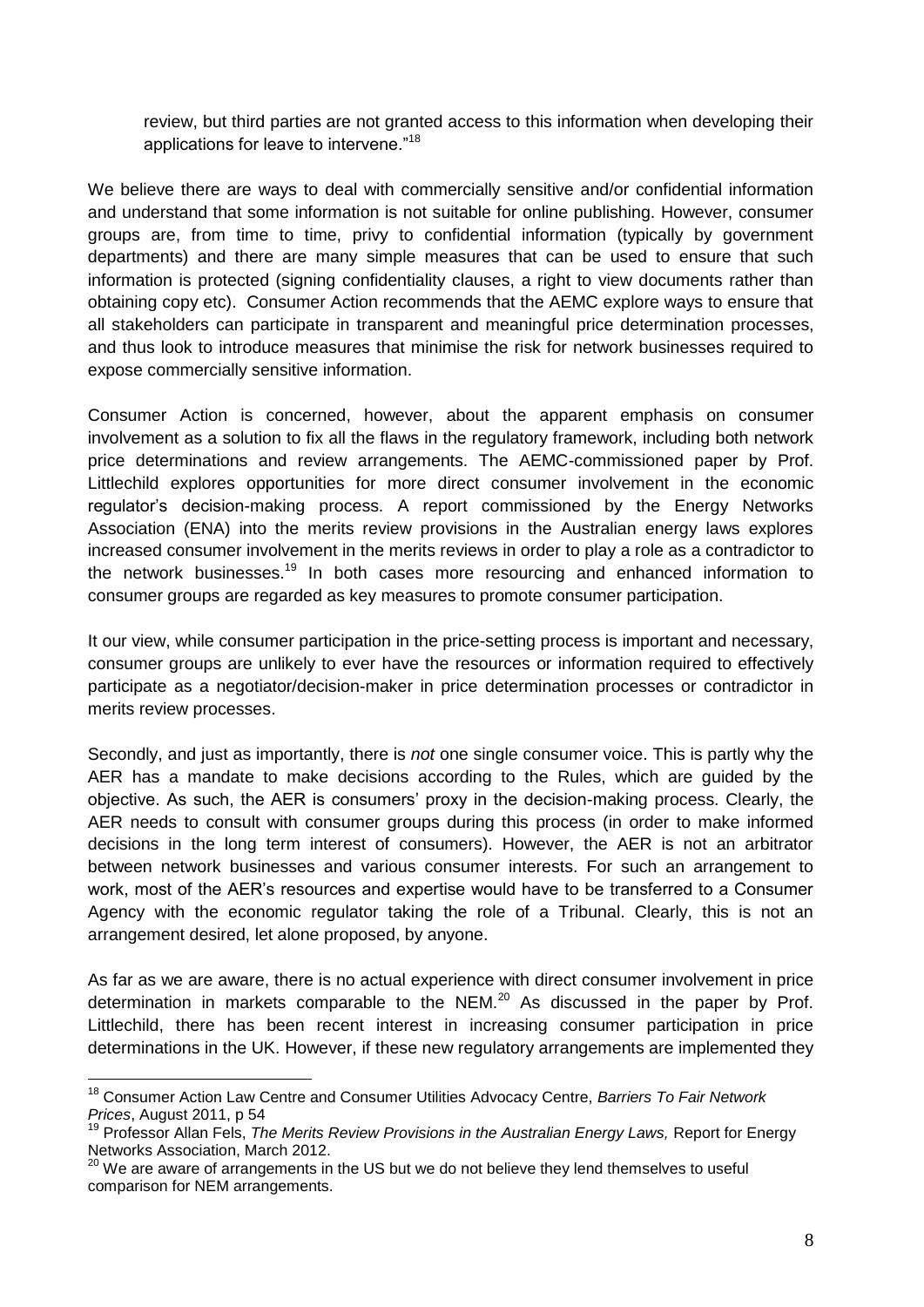would not be tested in practice before 2020 (the RPI-X@20 decision) and Ofgem has expressed some caution in relation to the model.

In a 'thinking paper' on how they can better engage consumers in the regulatory process to "improve the quality, transparency and legitimacy" of their decisions, Ofgem highlighted a range of problematic issues raised in their consultation on the issue and there was no consensus amongst stakeholders on how to ensure effective consumer engagement.<sup>21</sup> IPART, in its review of customer engagement refers to such direct involvement in price determination processes as a *constructive engagement* model and it notes the need for a "considerable commitment to the process, as well as a degree of expertise and sufficient resources<sup> $22$ </sup> in order to ensure effective engagement by consumers/consumer groups.

Consumer Action is of course broadly supportive of reviews and research into models for enhanced consumer engagement. Our concern in this context is that consumer engagement has been proposed as an alternative approach or solution to key issues raised in the Rule change proposal and can thus create a distraction from the main issue, which is the AER's decision-making powers. This Rule change proposal is about improving the Rules to ensure that the regulator has the ability to make determinations that promote efficient investment in, and efficient operation of, electrical services in the long-term interest of consumers.

As such, solutions to the problems currently experienced by the regulator in relation to the Rules should not only focus on how to improve consumer participation. We believe the network businesses are arguing for improved consumer participation in price determinations and merits reviews as an alternative to the actual reform being sought, which is wholly inappropriate and inadequate. 23

# **Summary**

1

As summarised by Prof Littlechild, the AEMC's Directions Paper poses four main questions:

- Whether participants agree with the nature of the problem
- Whether the proposal achieves the right balance between prescription and discretion
- Whether the AER could already achieve the outcome sought through the use of existing discretion
- Whether the solution proposed is the preferred solution, or whether a more preferable solution exists

To sum up, we briefly answer the three first questions (as preferred solutions have been addressed above): Consumer Action agrees with the nature of the problem (broadly speaking)

 $21$  Ofgem, Regulating energy networks for the future: RPI-X@20, Delivering outcomes: Consumer engagement in the regulatory process, p 1

<sup>22</sup> IPART, *Customer engagement on prices for monopoly services*, Research – Discussion Paper, February 2012, p 17

 $23$  For example, the Littlechild paper contains the following quote from Jemena's submission: "Jemena strongly supports better resourcing for consumer groups so they can be more a part of the price review process from start to finish, have a much deeper level of understanding of the issues, and provide meaningful input into the AER's decisions being made on consumers' behalf" see Littlechild. Advice to the *AEMC on Rule Changes*, 11 February 2012, p, 13 and Fels, *The Merits Review Provisions in the Australian Energy Laws*, argues that reforms should be considered to promote consumer participation in merits reviews.